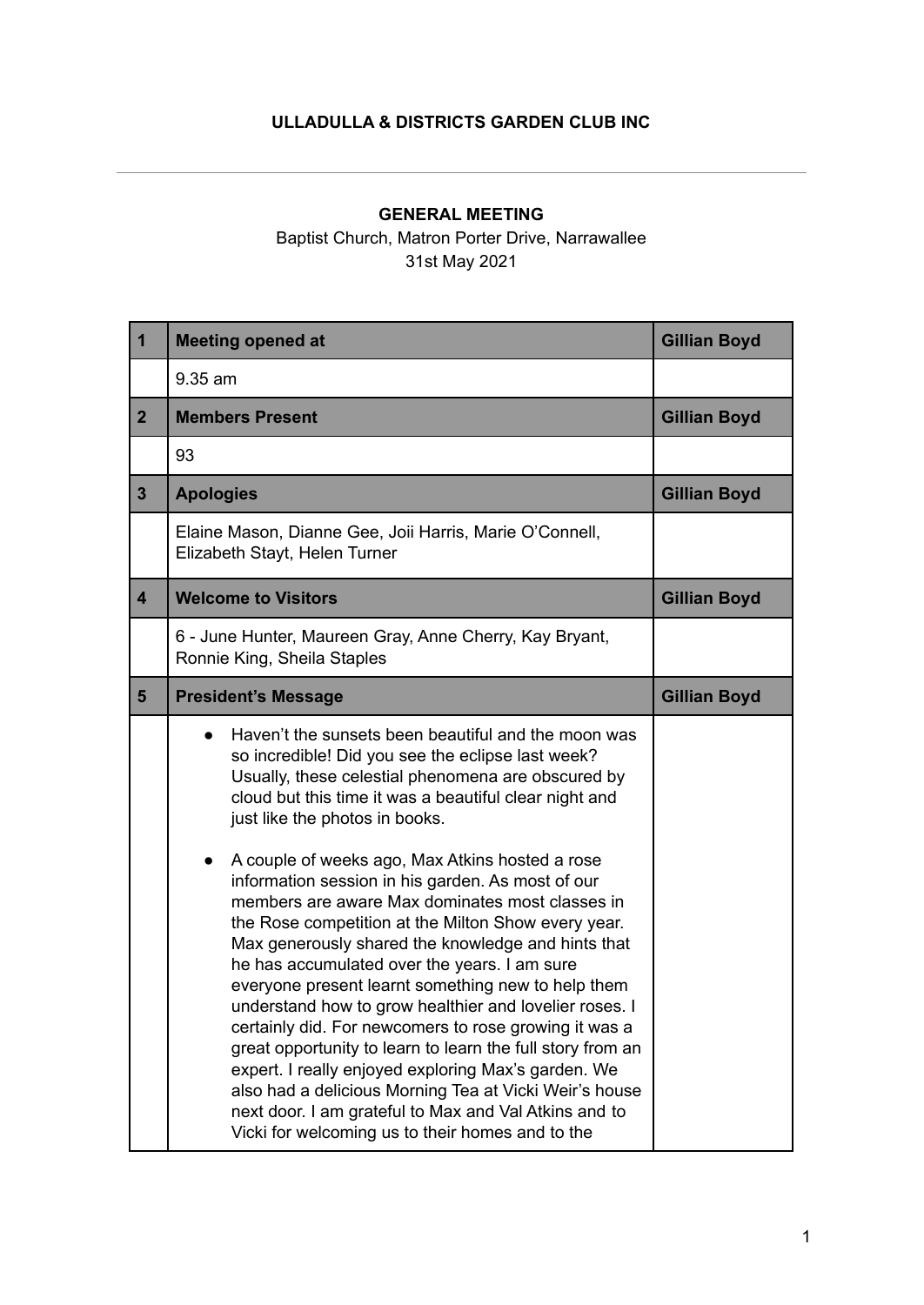|                | Anne Cherry - the Possum Lady has been a member of<br>Wildlife Rescue South Coast for the past 10 years, her special<br>interest being the Brushtail (larger) and Ringtail (smaller)<br>Possums. Wildlife Rescue SC covers an area from South<br>Wollongong to the Victorian border and Highlands consisting                                                                                                                                                                                                                                                                                                                                                                                                                                                          |                     |
|----------------|-----------------------------------------------------------------------------------------------------------------------------------------------------------------------------------------------------------------------------------------------------------------------------------------------------------------------------------------------------------------------------------------------------------------------------------------------------------------------------------------------------------------------------------------------------------------------------------------------------------------------------------------------------------------------------------------------------------------------------------------------------------------------|---------------------|
| $\overline{7}$ | <b>Guest Speaker</b>                                                                                                                                                                                                                                                                                                                                                                                                                                                                                                                                                                                                                                                                                                                                                  | <b>Gillian Boyd</b> |
|                | Tim & Margo Kay, Debbie Walker, Pattie Ryan, Kaye Grant                                                                                                                                                                                                                                                                                                                                                                                                                                                                                                                                                                                                                                                                                                               |                     |
| 6              | <b>New Members</b>                                                                                                                                                                                                                                                                                                                                                                                                                                                                                                                                                                                                                                                                                                                                                    | <b>Gillian Boyd</b> |
|                | And don't forget your best gardening hints for the<br>Shirley Smith Award. If you have a tried and true hint<br>or advice that you have found successful in your<br>garden, write it down and give it to Ann or send it to<br>ulladullagardenclub@gmail.com. It is sure to help<br>someone else with their gardening and it could win<br>you the Shirley Smith Award. In November, members<br>vote on which hint that has been published in the<br>newsletter, they think is best. The hint with the biggest<br>number of votes receives the Shirley Smith Award. Not<br>only do you have the prestige associated with this<br>Award, but you also get your name engraved on the<br>trophy and you get a bundle of garden goodies. So,<br>get those hints rolling in. |                     |
|                | Our newsletter Editor, Ann, is very keen to get your<br>contributions to The Garden Thymes. We all loved<br>reading members' stories and vignettes throughout<br>2020 in the Covid period. Your stories make the<br>Newsletter special and a joy to read so please keep<br>those stories and photos coming. Send your<br>contribution to ulladullagardenclub@gmail.com or talk<br>to Ann about submitting a written story on actual<br>paper.                                                                                                                                                                                                                                                                                                                         |                     |
|                | There has been a change in plans for the Propagation<br>Group meeting. This month we are meeting on 8 June<br>at 1.30 pm in Daryl Bishop's garden before Daryl does<br>her big winter prune.                                                                                                                                                                                                                                                                                                                                                                                                                                                                                                                                                                          |                     |
|                | On 29 May the Bowral Garden Club visited my garden<br>in Croobyar for Morning Tea and followed it up with a<br>visit to Robyn and Bill Whitby's amazing bonsai display<br>and thence to Darryl Bishop's garden. They reported<br>that it was a very enjoyable visit. Hopefully, we can<br>have a return visit to Bowral.                                                                                                                                                                                                                                                                                                                                                                                                                                              |                     |
|                | members who provided the delicious treats for<br>Morning Tea. It was a very, special morning.                                                                                                                                                                                                                                                                                                                                                                                                                                                                                                                                                                                                                                                                         |                     |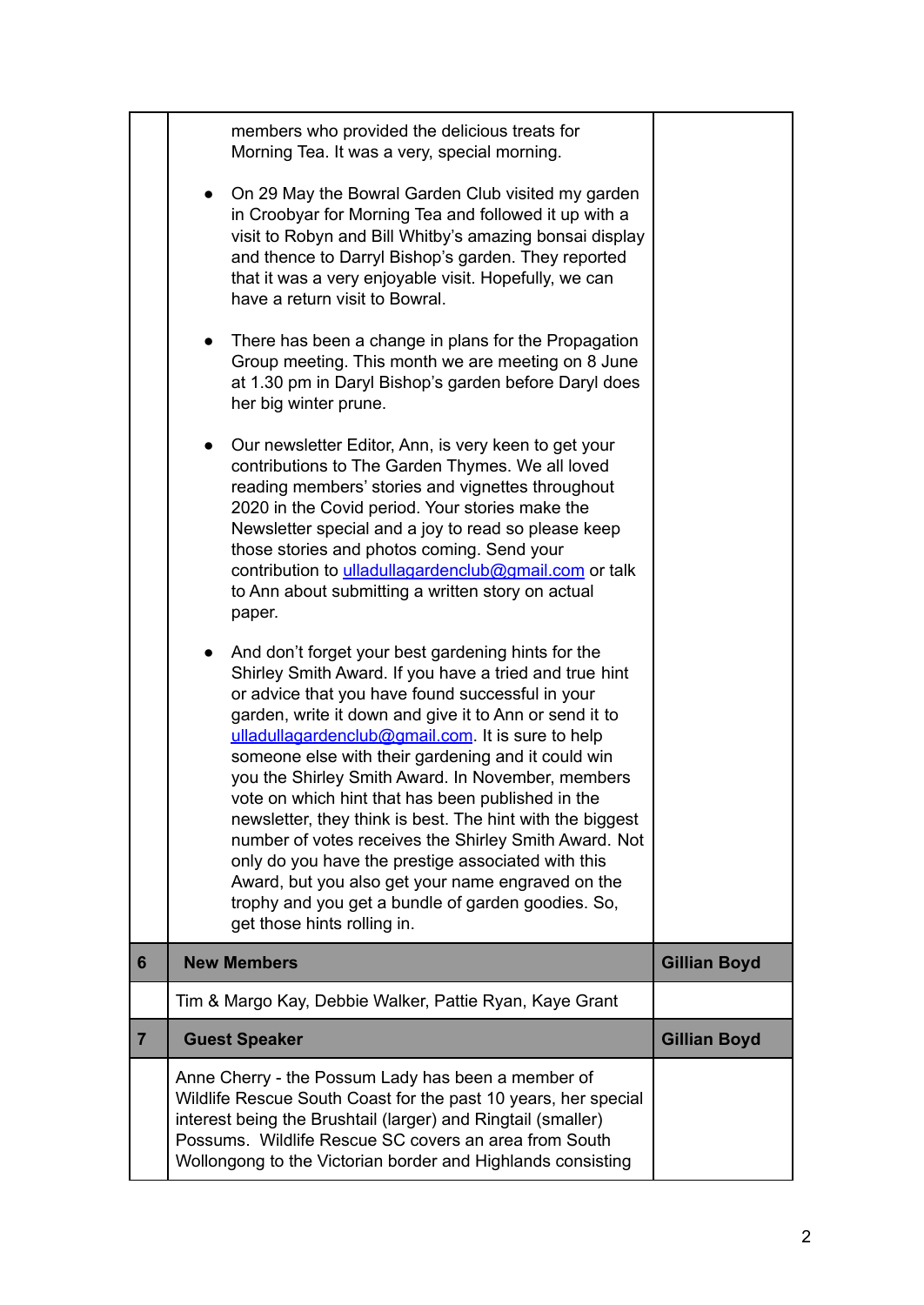|    | of approximately 500 members. The rescue team started<br>mainly with birds, possums and flying foxes. Ann cares for<br>orphaned possums for 4 (Ringtails) to 5 (Brushtails) months<br>until release. An interesting presentation raising a variety of<br>questions from members.                                                                                                                                                                       |                                  |
|----|--------------------------------------------------------------------------------------------------------------------------------------------------------------------------------------------------------------------------------------------------------------------------------------------------------------------------------------------------------------------------------------------------------------------------------------------------------|----------------------------------|
| 8  | <b>Activities Report</b>                                                                                                                                                                                                                                                                                                                                                                                                                               | <b>Debbie Kendall</b>            |
|    | Full details to be found in the March Newsletter.                                                                                                                                                                                                                                                                                                                                                                                                      |                                  |
|    | Horse Island - two mini coaches only, departing<br>7.45am be at Civic Centre by 7.30am.                                                                                                                                                                                                                                                                                                                                                                |                                  |
|    | Visit to Bowral Tulip Festival and Red Cow Farm, cost<br>\$60 deposit by June meeting and full payment in July<br>for trip in September.                                                                                                                                                                                                                                                                                                               |                                  |
| 9  | <b>Milton Show volunteers needed</b>                                                                                                                                                                                                                                                                                                                                                                                                                   | <b>Rhondda</b><br><b>Bentley</b> |
|    | Rhonnda spoke to members about the need for more<br>volunteers for the Milton Show Society's Ladies Auxiliary who<br>help fund the prize money at the show, run fundraising events<br>during the year and the pavilion during the show. Gillian also<br>spoke about her involvement as a steward and how much she<br>enjoys it. The Ladies Auxiliary meet every two months at<br>5.30pm in the office at the Showground. Next meeting is June<br>16th. |                                  |
| 10 | <b>Garden Gems</b>                                                                                                                                                                                                                                                                                                                                                                                                                                     | <b>Rhondda</b><br><b>Bentley</b> |
|    | Beautiful display of plants from Daryl Bishop - Begonia,<br>Salvia, Ligularia, Medinilla myriantha, Hellebore, Bromeliads<br>Fuchsia boliviana, Cuphea. Janey George - Tibouchina<br>holosericea. Barbara Mison - Camellia. Rowan Brownette -<br>Camellia. Dianne Broadley - Salvia. Hypocalymma<br>Angustifolium - Marg Condie.                                                                                                                       |                                  |
| 11 | <b>Guest Announcement - Community Transport</b>                                                                                                                                                                                                                                                                                                                                                                                                        |                                  |
|    |                                                                                                                                                                                                                                                                                                                                                                                                                                                        |                                  |
|    | John Mallos from Community Transport Aid with details<br>regarding the provision of transport to medical or<br>health-related appointments. Started in 1983 with a<br>second-hand car bought for \$600 and paid for by volunteers.<br>Increased to 3 cars in 1991. In 1998 moved to premises on<br>the Princes Highway and operated from there for 20 years.<br>Now in Witherton Ave with 7 cars. No government<br>assistance, all run by volunteers.  |                                  |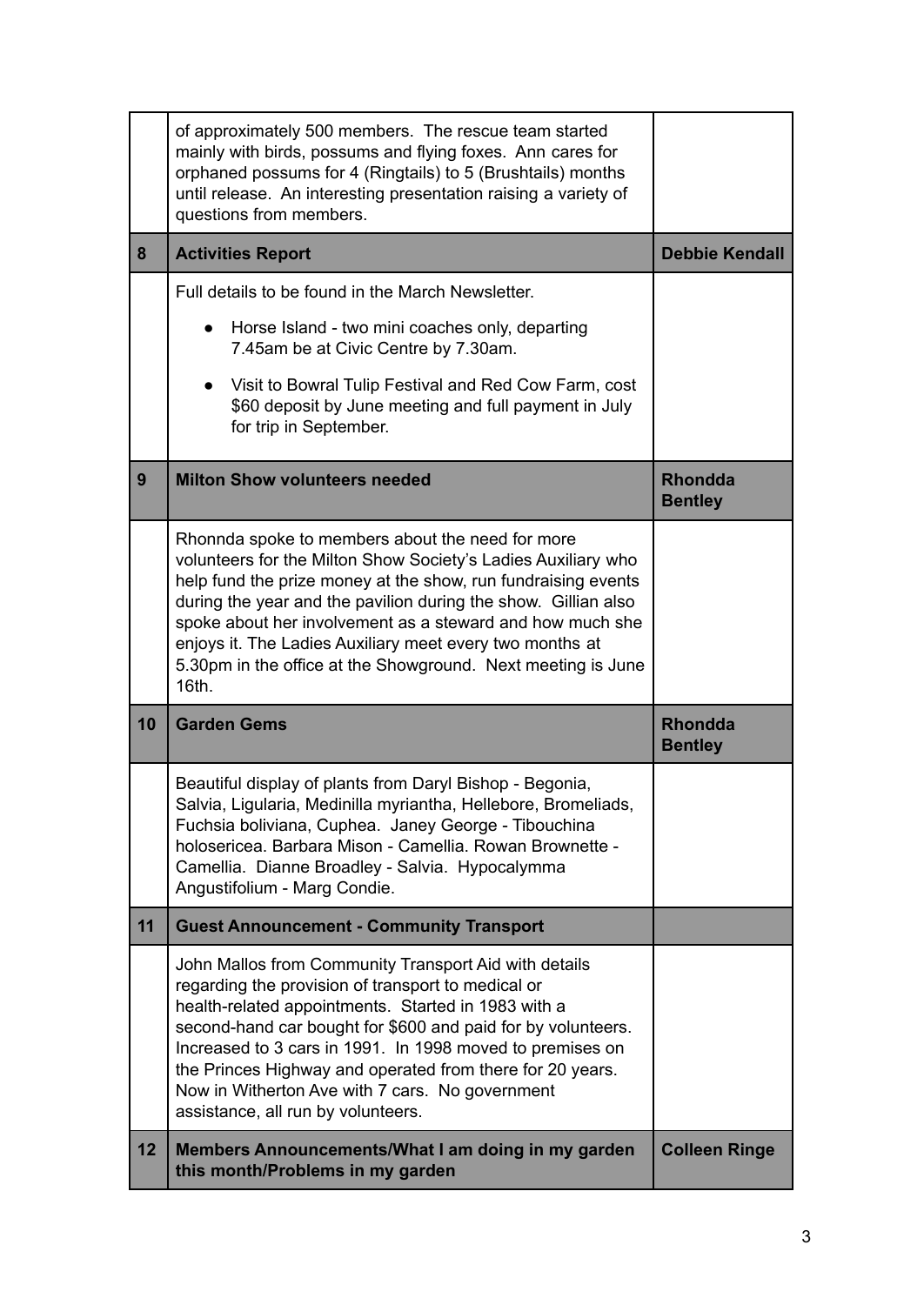|    | U3A - Book of Bushfires, details in newsletter \$20 postage \$5.<br>Eco Oil for red spider mite on Azaleas, Confidor for Hibiscus<br>Beetle on Elkhorns. Meet and greet for Riverina Plants and<br>Gardens Group at Emersons on Monday 7th June.                                                                                                                                                                                                                                                                                                                                          |                     |
|----|-------------------------------------------------------------------------------------------------------------------------------------------------------------------------------------------------------------------------------------------------------------------------------------------------------------------------------------------------------------------------------------------------------------------------------------------------------------------------------------------------------------------------------------------------------------------------------------------|---------------------|
| 13 | <b>Health and Welfare</b>                                                                                                                                                                                                                                                                                                                                                                                                                                                                                                                                                                 | <b>Sue McMahon</b>  |
|    | Cards sent to the following people. Linda Slinger having hip<br>surgery, her mother Jean Metcalfe died this week after a<br>prolonged illness. Sallie Webster undergoing multiple rounds<br>of radiation for cancer. Diana Knowles has brain cancer.                                                                                                                                                                                                                                                                                                                                      |                     |
| 14 | <b>Secretary's Report</b>                                                                                                                                                                                                                                                                                                                                                                                                                                                                                                                                                                 | <b>Gill Evans</b>   |
|    | Minutes of the General Meeting of 26 April 2021 are available<br>on the welcome table for members to read when they come<br>into the meeting. The minutes are also posted on the website<br>prior to the meeting for members to refer to and read.<br>Motion:<br>That the Minutes of the previous meeting be<br>accepted.<br>Moved:<br>Sue McMahon<br>Seconded: Ann Keegan<br>Result:<br>Passed<br>Correspondence<br>Motion:<br>That the incoming correspondence be accepted<br>and the outgoing be endorsed.<br>Moved:<br><b>Gill Evans</b><br>Seconded: Ann Keegan<br>Result:<br>Passed |                     |
| 15 | <b>Treasurer's Report</b>                                                                                                                                                                                                                                                                                                                                                                                                                                                                                                                                                                 | <b>Sue Hobson</b>   |
|    | Funds held as at end April 2021:                                                                                                                                                                                                                                                                                                                                                                                                                                                                                                                                                          |                     |
|    | Commonwealth Bank:<br>\$28,481.18<br>Bendigo Bank:<br>\$7,249.24<br>\$4,099.70<br>Income<br>\$1,518.37<br>Expenditure<br>Cash book balance as at 31 May 2021: \$31,062.51<br>Commonwealth Bank 'Student' A/c: \$ 2,676.28<br><b>Motion:</b><br>That the Treasurer's Report be accepted.<br>Moved:<br>Sue Hobson<br>Seconded: Gary McConnell<br>Passed<br><b>Result:</b>                                                                                                                                                                                                                   |                     |
| 16 | <b>Competition Results</b>                                                                                                                                                                                                                                                                                                                                                                                                                                                                                                                                                                | <b>Janey George</b> |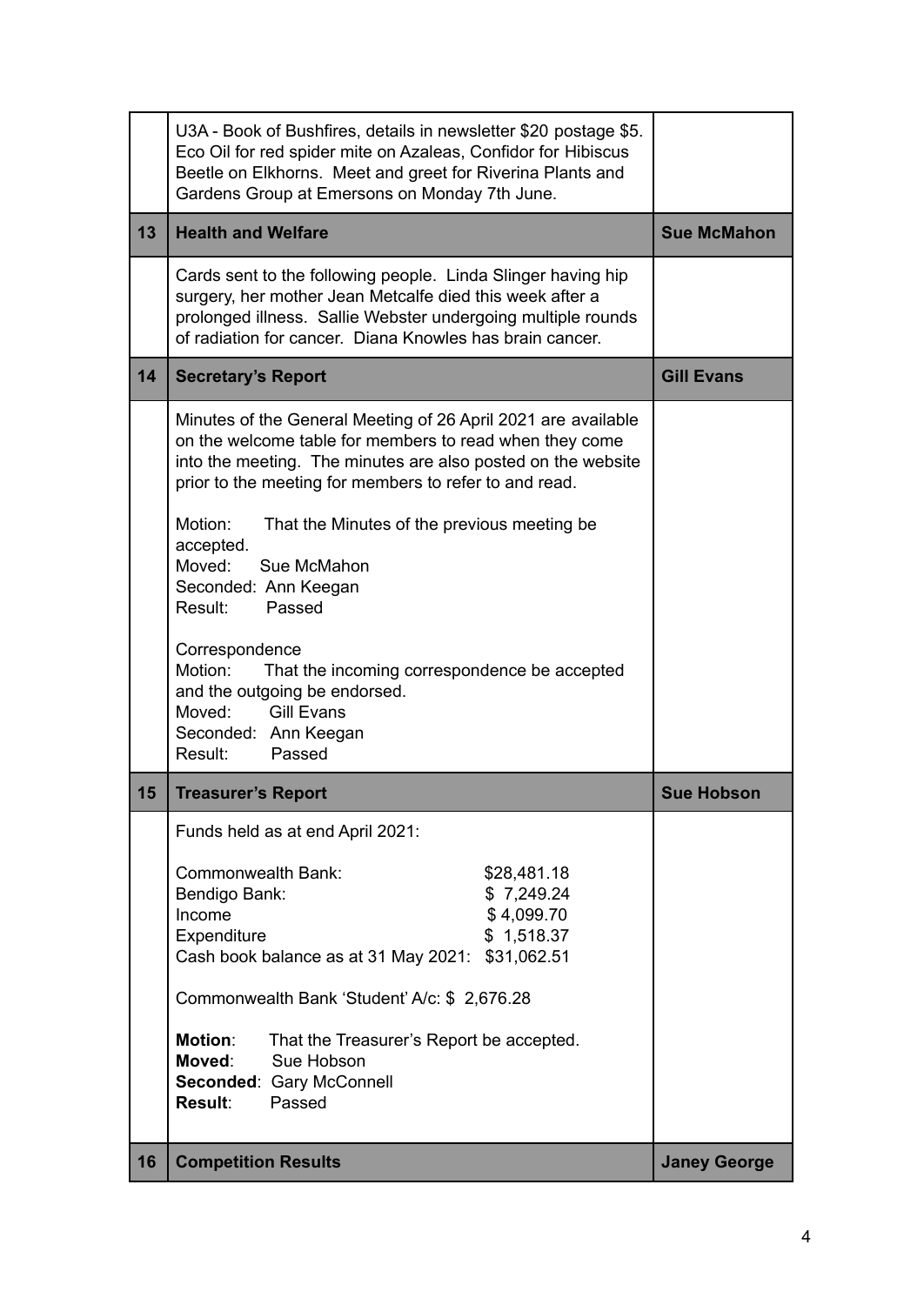|    | May: A Perfect Bloom<br>1st Prize: Yvonne Byatt<br>2nd Prize: June Harris<br>3rd Prize: Lorraine Schachter<br>June: Winter Wonders |                     |
|----|------------------------------------------------------------------------------------------------------------------------------------|---------------------|
| 17 | <b>Trading Table</b>                                                                                                               | <b>Janet Baxter</b> |
|    | \$160                                                                                                                              |                     |
| 18 | <b>Today's Winners</b>                                                                                                             | <b>Gillian Boyd</b> |
|    | Raffle:<br>1st Prize: Marie Nyholm<br>2nd Prize: Margaret Condie<br>3rd Prize: Elke Smith-Hill<br>Profit:                          |                     |
| 19 | <b>Next Meeting</b>                                                                                                                |                     |
|    | 28 June 2021                                                                                                                       |                     |
| 20 | <b>Meeting Closed</b>                                                                                                              |                     |
|    | 11.42 am                                                                                                                           |                     |